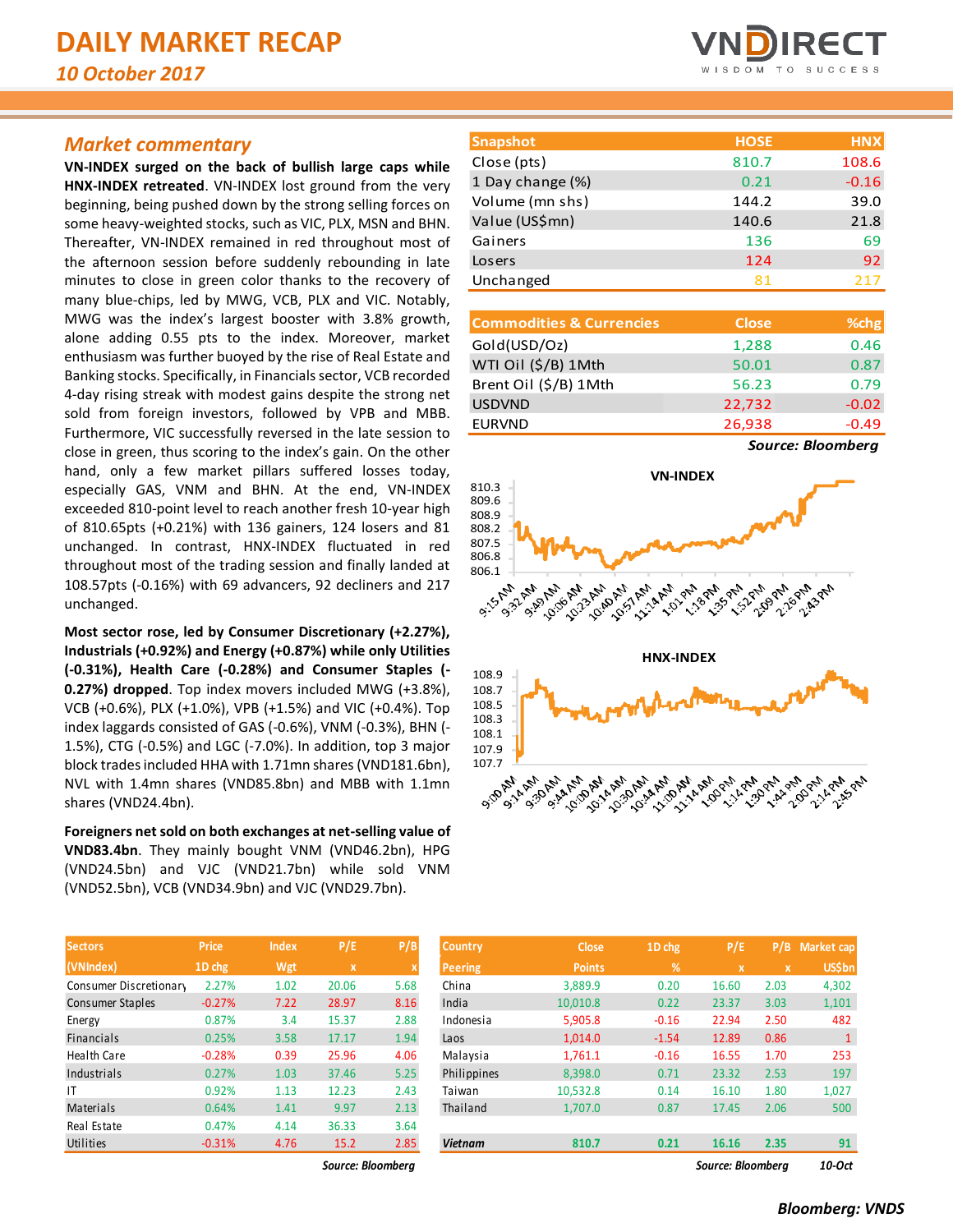

# **Market News**

**Oil traded near US\$50 a barrel in New York before data forecast to show a third weekly drop in U.S. crude inventories, while Saudi Arabia said it planned further curbs on exports.** Futures rose 0.4% after advancing 0.6% on Monday, rebounding from a weekly loss. Stockpiles probably slid by 750,000 barrels last week, a Bloomberg survey shows before an Energy Information Administration report on Thursday. Crude in floating storage is declining, demonstrating that the market is rebalancing, OPEC Secretary-General Mohammad Barkindo said Monday. Oil last week fell the most since May on speculation rising global output may offset supply curbs led by members of the Organization of Petroleum Exporting Countries. The deal is set to expire at the end of March and the group is likely to discuss an extension at its next meeting on Nov 30. *(Bloomberg)*

**Vietnam Jan-Sep steel consumption rose 21% YoY.** Jan-Sep steel consumption rose 21% YoY to nearly 13mn tons, according to Vietnam Steel Association. Jan-Sep steel output jumped 24% YoY to over 15.4mm tons. For further information, Jan-Sep steel imports fell 16% YoY to 11.7mn tons, according to General Statistics Office in its 9-month report. *(Bloomberg)*

**Vietnam September auto sales fell 20% YoY** to 21,216 units, according to the Vietnam Automobile Manufacturers' Association (VAMA). September sales by VAMA member-manufacturers also dropped 20% YoY to 19,257 units, including commercial vehicles, passenger cars and specialpurpose vehicles. Vietnam's Truong Hai Auto Corp, which assembles sedans, trucks and buses, led the sales in September, followed by Toyota Motor Corp. Month-on-month, September sales of passenger cars were down 7% YoY, while commercial vehicle sales were the same and specialpurpose vehicles rose 4% YoY. *(Timesofindia.indiatimes.com)*

# **Corporate News**

**Sai Gon Thuong Tin Commercial JS Bank (STB VN) - change of listing exchange:** STB is seeking shareholders' approval to switch listing from Ho Chi Minh City Stock Exchange to Hanoi Stock Exchange. In addition, the ticker will change from STB to SMC. No timeframe is provided for listing. *(Bloomberg)*

**Petrovietnam Ca Mau Fertilizer JSC (DCM VN) - 9M2017 business results:** DCM's 9M2017 revenue was estimated to rise to VND4.26trl, or 80% of full-year target, according to Vietnam Oil & Gas Group, its parent company. Jan-Sep fertilizer production was at 652,000 tons, or 90% of full-year target. *(Bloomberg)*

**Phu Nhuan Jewelry JSC (PNJ VN) - key personnel changes:** PNJ's BoD has approved the appointment of Ms. Pham Thi My Hanh as the new CEO of CAO Fashion Co., Ltd., replacing Ms. Pham Minh Phuong starting Oct 09. *(Hsx.vn)*

**Ho Chi Minh City Infrastructure Investment JSC (CII VN) -shareholder's activity:** VIP Infrastructure Holdings Pte. Ltd. successfully sold 11.3mn CII shares via order-matching and put-through methods from Sep 25 to Oct 06, thus reducing its stake from 21,569,840 shares (8.76%) to 10,269,840 shares (4.17%). *(Hsx.vn)*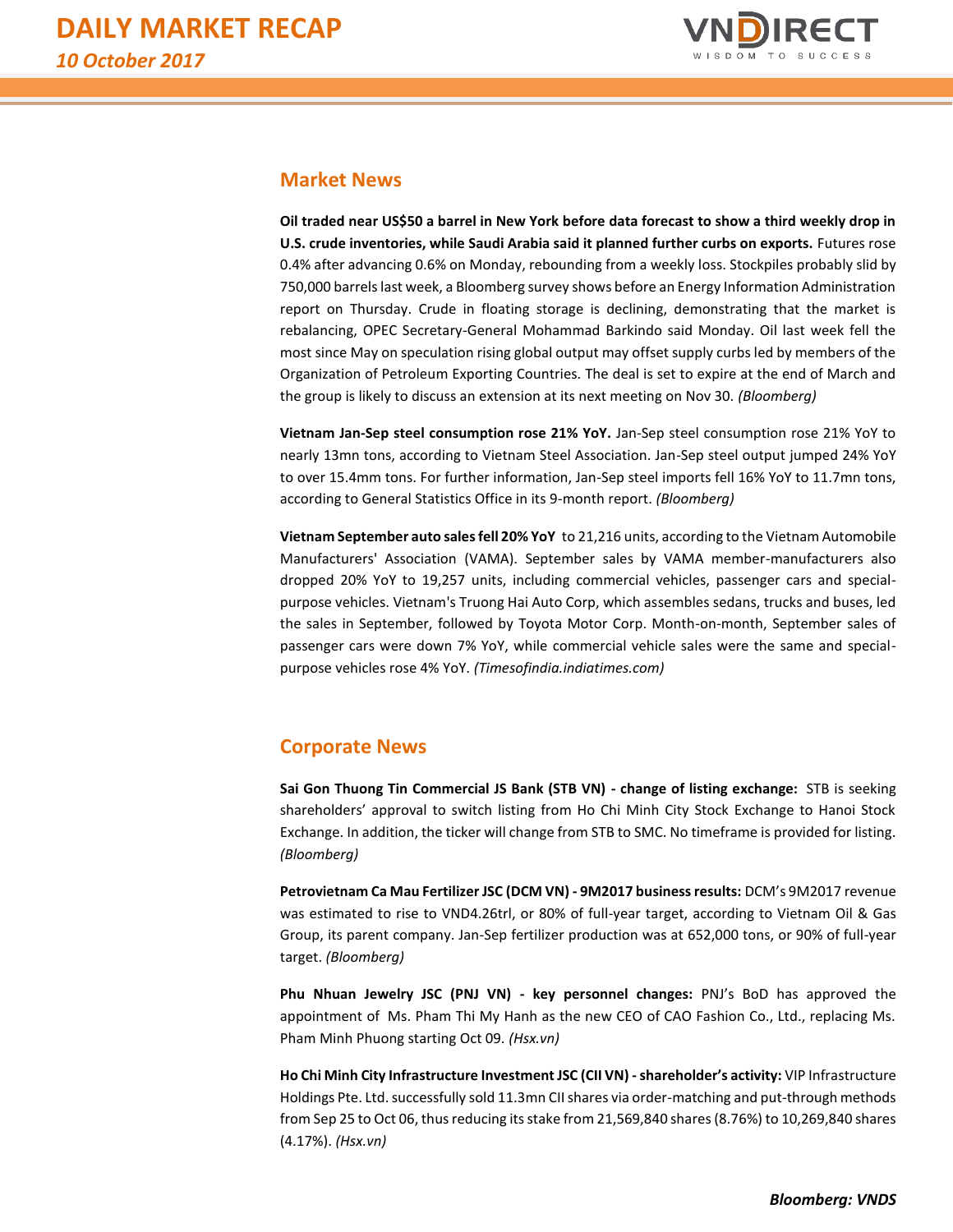

**Phuoc Hoa Rubber JSC (PHR VN) - 3Q2017 business results and 4Q2017 business plan:** For September, PHR generated nearly 1,360.2 tons of latex output (9.72% of annual target) and 3,377.6 tons in total sales with average selling price of VND38.3mn/tons, equivalent to approximately VND33bn of EBT. For the accumulated 9M2017, PHR recorded 9,080.7 tons in total latex output (+7.9 YoY and 64.86% of annual goal), 20,627.8 tons in total sales with average selling price of VND41.44mn/ton (+38.5% YoY), equivalent to VND854.8bn of total revenue. PHR also sets goals to achieve 1,680 tons in latex output in October. *(Ndh.vn and Hsx.vn)*

**Dong Phu Rubber JSC (DPR VN) - dissolution of subsidiary:** DPR's BoD has approved the dissolution of Dong Phu Wood JSC due to irreconcilable disagreements between the DPR and another major shareholder - Ngoc Giau Company Limited (unlisted). On the other hand, the BoD has approved the plan to establish a new wood processing company with the initial investment of VND60bn. *(Hsx.vn)*

**Petrolimex Gas JSC (PGC VHI) - shareholder's activity:** Japan Asia MB Capital Fund successfully sold 32,000 PGC shares out of 50,000 shares registered via order-matching method from Sep 11 to Oct 05, thus reducing its stake from 1,614,312 shares to 1,582,312 shares. *(Hsx.vn)*

**Vietnam Electric Cable Corporation (CAV VN) - tax penalties:** CAV has been fined a total of VND987mn by Ho Chi Minh City Department for Taxation for tax violations, including VND143.5mn for misrepresentation leading to a shortage of tax payable, VND717.5mn for VAT and CIT tax arrears and VND126mn for overdue tax payments. *(Hsx.vn)*

**Sea & Air Freight International (SFI VN) – shareholder's activity:** BoD member Ngo Trung Hieu has registered to sell 30,000 shares via put-through and order-matching methods from Oct 11 to Nov 10. If successful, he will reduce his stake from 63,334 shares (0.56%) to 33,334 shares (0.29%). *(Hsx.vn)*

**Duc Quan Investment and Development JSC (FTM VN) -shareholder's activity:** Supervisory Board member Vu Hong Thai has registered to sell 197,540 FTM shares via order-matching and putthrough methods from Oct 11 to Nov 09. If successful, his stake will decrease from 2,197,540 shares (4.39%) to 2,000,000 shares (4%). *(Hsx.vn)*

**North-West Electric Investment and Development Joint Stock Company (NED VN) – treasury share transaction:** NED has registered to sell its entire treasury share of 254,000 shares via putthrough and order-matching methods from Oct 17 to Nov 15. *(Cafef.vn)*

**Pharimexco (DCL VN) – ESOP share issuance:** DLC has registered to issue 500,000 ESOP shares (0.89% of outstanding shares) in Oct and Nov, noting that the shares are subjecting to one-year trade restriction. *(Cafef.vn)*

**Binh Dinh Pharmaceutical And Medical Equipment JSC (DBD VN - UPCOM) - shareholder's activity:** Binh Dinh Development & Investment Fund has registered to sell 10.47mn DBD shares via order-matching and put-through methods from Oct 16 to Nov 14, thus reducing its stake from 17.46mn shares (33.34%) to 6.99mn shares (13.34%). *(Cafef.vn)*

**HCD Investment Producing and Trading JSC (HCD VN) - shareholder's activity:** Ms. Lam Thi Yen became major shareholder after purchasing 91,300 HCD shares on Oct 04, raising her stake from 634,660 shares to 725,930 shares. *(Hsx.vn)*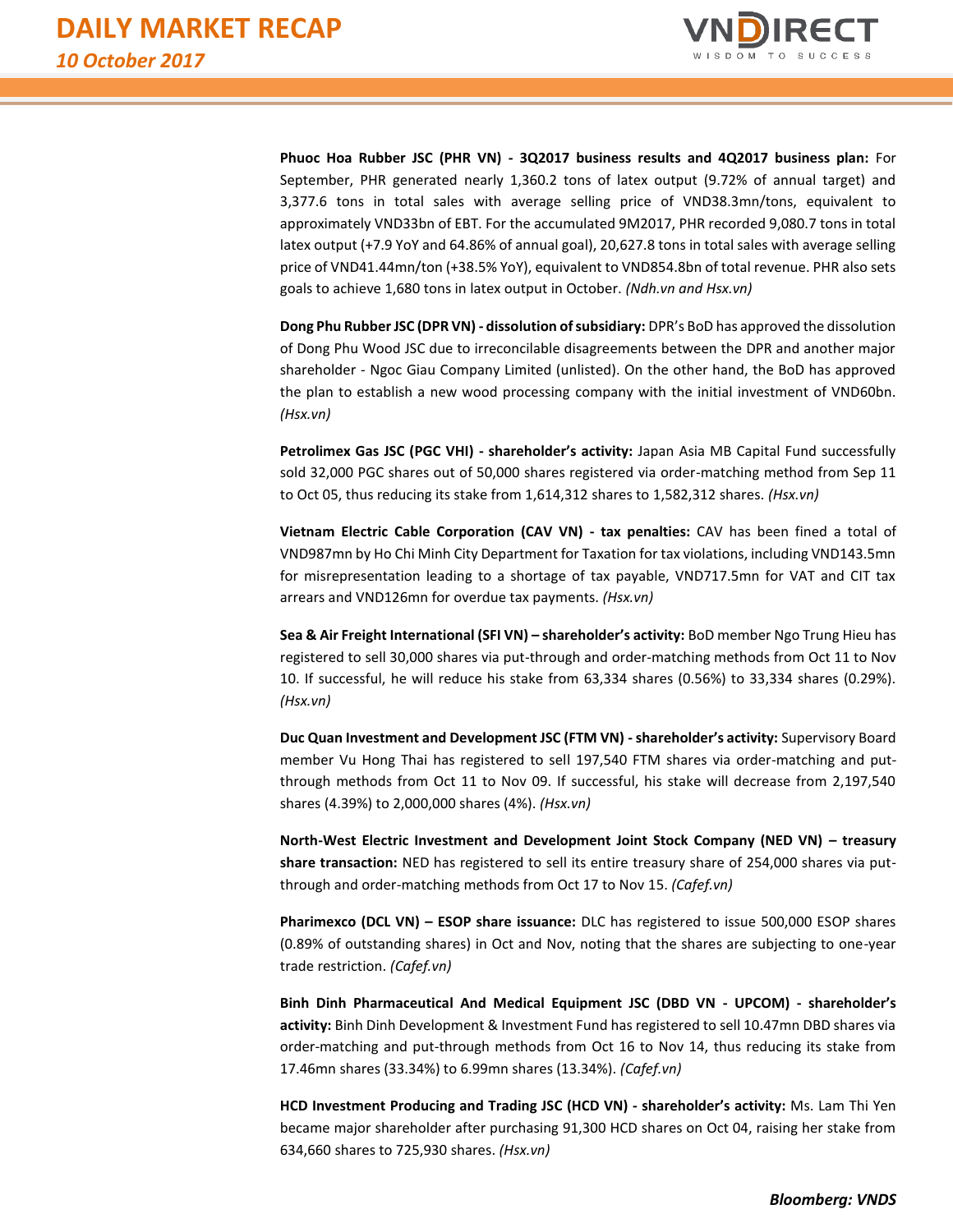

**International Development and Investment Corporation (IDI VN) - shareholders' activities:** BoD member Truong Cong Khanh and Vice CEO Le Van Canh have registered to sell 1mn IDI shares each (0.55%) from Oct 16 to Nov 13 via order-matching or put-through method. If successful, Mr. Khanh will no longer hold any IDI shares and Mr. Canh's stake will decrease to 60,582 shares (0.03%). In addition, Ms. Le Thi Thien Trang, daughter of Chairman Le Thanh Thuan, has registered to sell 2,787,540 shares via order-matching or put-through method from Oct 13 to Nov 09. If successful, her holding in IDI will decrease from 3,201,540 shares (1.76%) to 414,000 shares (0.23%). *(Hsx.vn)*

**Investment and Trading of Real Estate Joint Stock Company (ITC VN) – business activity:** ITC has announced the establishment of a subsidiary to carry out real estate projects in Ba Ria – Vung Tau province. The subsidiary has a charter capital of VND100bn including 75% capital contribution from ITC. *(Cafef.vn)*

**Doan Xa Port Joint Stock Company (DXP VN) – shareholder's activity:** America LLC purchased 1,900 DXP shares on Sep 28, thus increasing the organization's stake from 2,337,377 shares (8.99%) to 2,339,277 shares (9%). *(Hnx.vn)*

**Licogi 14 Joint Stock Company (L14 VN) – share issuance:** L14 has announced the plan to issue 7.5mn shares to existing shareholders at the ratio 1:1 at the price of VND15,000/share with no transfer restriction. Besides, the company will issue 300,000 ESOP shares at the price of VND15,000/share with one-year transfer restriction. *(Cafef.vn)*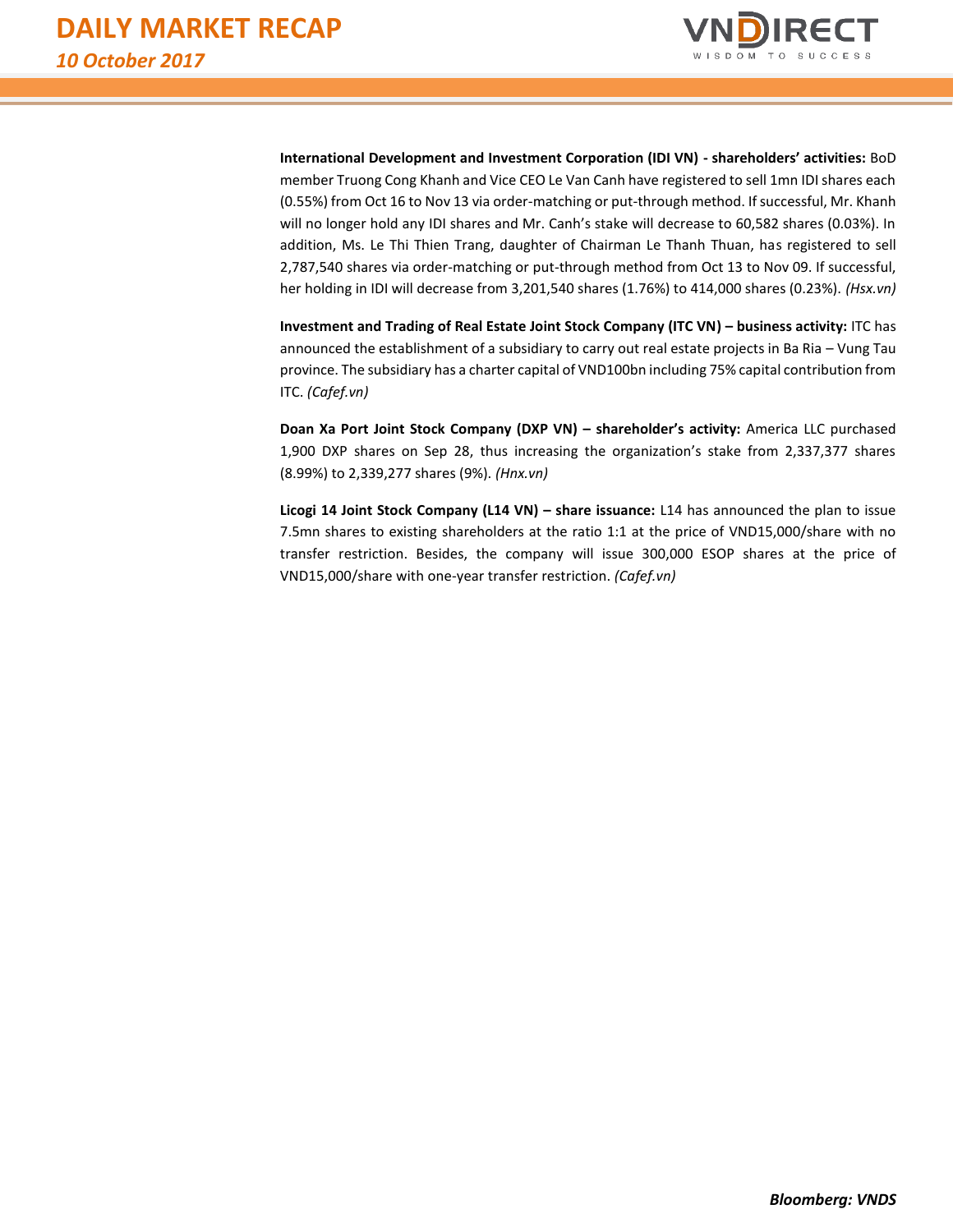

# **MARKET MOVEMENTS**

|                    | <b>HOSE</b>       |       |      |         |              |  |  |  |  |  |  |  |  |
|--------------------|-------------------|-------|------|---------|--------------|--|--|--|--|--|--|--|--|
| <b>Top gainers</b> |                   |       |      |         | <b>VND</b>   |  |  |  |  |  |  |  |  |
| <b>Ticker</b>      | <b>Last Price</b> | Chg   | %chg | Vol.    | <b>Index</b> |  |  |  |  |  |  |  |  |
|                    |                   |       |      |         | impact       |  |  |  |  |  |  |  |  |
| VRC                | 20,850            | 1,350 | 6.9  | 216,900 | 0.008        |  |  |  |  |  |  |  |  |
| HAI                | 9,890             | 640   | 6.9  | 7.22MLN | 0.030        |  |  |  |  |  |  |  |  |
| TIP                | 17,300            | 1,100 | 6.8  | 16,420  | 0.011        |  |  |  |  |  |  |  |  |
| OGC                | 2,240             | 140   | 6.7  | 5.02MLN | 0.017        |  |  |  |  |  |  |  |  |
| SC <sub>5</sub>    | 28,450            | 1,750 | 6.6  | 2,690   | 0.010        |  |  |  |  |  |  |  |  |

| <b>Top losers</b> |                   |          |        |         | <b>VND</b>   |
|-------------------|-------------------|----------|--------|---------|--------------|
| <b>Ticker</b>     | <b>Last Price</b> | Chg      | %chg   | Vol.    | <b>Index</b> |
|                   |                   |          |        |         | impact       |
| LGC               | 23,250            | $-1,750$ | $-7.0$ | 10      | $-0.134$     |
| <b>VTB</b>        | 16,650            | $-1,250$ | $-7.0$ | 1,300   | $-0.006$     |
| IDI               | 6,010             | $-450$   | $-7.0$ | 2.01MLN | $-0.032$     |
| <b>EMC</b>        | 21,450            | $-1,600$ | $-6.9$ | 10      | $-0.007$     |
| KHA               | 35,750            | $-2,650$ | $-6.9$ | 10      | $-0.015$     |

|               | <b>Top index movers</b> |       |      |         | <b>VND</b>   |
|---------------|-------------------------|-------|------|---------|--------------|
| <b>Ticker</b> | <b>Last Price</b>       | Chg   | %chg | Vol.    | <b>Index</b> |
|               |                         |       |      |         | impact       |
| <b>MWG</b>    | 123,500                 | 4,500 | 3.8  | 847,320 | 0.548        |
| <b>VCB</b>    | 39,650                  | 250   | 0.6  | 2.58MLN | 0.356        |
| <b>PLX</b>    | 61,800                  | 600   | 1.0  | 213,840 | 0.307        |
| <b>VPB</b>    | 38,000                  | 550   | 1.5  | 869,010 | 0.290        |
| VIC           | 52,200                  | 200   | 0.4  | 1.81MLN | 0.209        |

|               | <b>Top index laggers</b> |          |        |         | <b>VND</b>   |
|---------------|--------------------------|----------|--------|---------|--------------|
| <b>Ticker</b> | <b>Last Price</b>        | Chg      | %chg   | Vol.    | <b>Index</b> |
|               |                          |          |        |         | impact       |
| GAS           | 67,100                   | -400     | $-0.6$ | 692,210 | $-0.303$     |
| <b>VNM</b>    | 148,500                  | $-400$   | $-0.3$ | 396,010 | $-0.230$     |
| <b>BHN</b>    | 132,000                  | $-2,000$ | $-1.5$ | 12,150  | $-0.184$     |
| <b>CTG</b>    | 19,100                   | $-100$   | $-0.5$ | 1.68MLN | $-0.147$     |
| <b>LGC</b>    | 23,250                   | $-1,750$ | $-7.0$ | 10      | $-0.134$     |

|               | <b>Top active volume</b> |       |        |         | <b>VND</b>   |
|---------------|--------------------------|-------|--------|---------|--------------|
| <b>Ticker</b> | <b>Last Price</b>        | Chg   | %chg   | Vol.    | <b>Index</b> |
|               |                          |       |        |         | impact       |
| <b>FLC</b>    | 7,550                    | 50    | 0.7    | 9.65MLN | 0.013        |
| <b>ITA</b>    | 4,070                    | $-10$ | $-0.3$ | 7.23MLN | $-0.004$     |
| HAI           | 9,890                    | 640   | 6.9    | 7.22MLN | 0.030        |
| <b>MBB</b>    | 23,350                   | 150   | 0.7    | 5.29MLN | 0.102        |
| OGC           | 2,240                    | 140   | 6.7    | 5.02MLN | 0.017        |

| <b>Top gainers</b> |       |      |             | <b>VND</b>   |            |                   |                    |      |            | <b>VND</b>   |
|--------------------|-------|------|-------------|--------------|------------|-------------------|--------------------|------|------------|--------------|
| <b>Last Price</b>  | Chg   | %chg | Vol.        | <b>Index</b> | Ticker     | <b>Last Price</b> | Chg                | %chg | Vol.       | <b>Index</b> |
|                    |       |      |             | impact       |            |                   |                    |      |            | impact       |
| 20,850             | 1,350 | 6.9  | 216.900     | 0.008        | <b>HTP</b> | 6,600             | 600                | 10.0 | 100        | 0.000        |
| 9,890              | 640   | 6.9  | 7.22MLN     | 0.030        | <b>INC</b> | 6,600             | 600                | 10.0 | 100        | 0.000        |
| 17,300             | 1,100 | 6.8  | 16,420      | 0.011        | <b>PCT</b> | 8,800             | 800                | 10.0 | 35,300     | 0.000        |
| 2,240              | 140   | 6.7  | 5.02MLN     | 0.017        | TV3        | 33,700            | 3,000              | 9.8  | 100        | 0.000        |
| 28,450             | 1,750 | 6.6  | 2,690       | 0.010        | <b>VSM</b> | 12,800            | 1,100              | 9.4  | 200        | 0.000        |
|                    |       |      | <b>HOSE</b> |              |            |                   | <b>Top gainers</b> |      | <b>HNX</b> |              |

| <b>Top losers</b> |                   |          |        |         |          |            | <b>VND</b><br><b>Top losers</b> |          |        |        |        |
|-------------------|-------------------|----------|--------|---------|----------|------------|---------------------------------|----------|--------|--------|--------|
| Ticker            | <b>Last Price</b> | Chg      | %chg   | Vol.    | Index    | Ticker     | <b>Last Price</b>               | Chg      | %chg   | Vol.   | Index  |
|                   |                   |          |        |         | impact   |            |                                 |          |        |        | impact |
| LGC               | 23,250            | $-1,750$ | $-7.0$ | 10      | $-0.134$ | <b>DST</b> | 34,500                          | $-3,800$ | $-9.9$ | 200    | 0.000  |
| <b>VTB</b>        | 16,650            | $-1,250$ | $-7.0$ | 1,300   | $-0.006$ | <b>VBC</b> | 31,400                          | $-3.400$ | $-9.8$ | 13,080 | 0.000  |
| IDI               | 6.010             | $-450$   | -7.0   | 2.01MLN | $-0.032$ | <b>DLR</b> | 10,300                          | $-1,100$ | $-9.7$ | 100    | 0.000  |
| <b>EMC</b>        | 21,450            | $-1,600$ | $-6.9$ | 10      | $-0.007$ | L44        | 1,900                           | $-200$   | $-9.5$ | 110    | 0.000  |
| KHA               | 35,750            | $-2,650$ | $-6.9$ | 10      | $-0.015$ | SGD        | 12,600                          | $-1,300$ | $-9.4$ | 200    | 0.000  |

| <b>Top index movers</b> |                   |       |      |         | <b>VND</b>   |                 | <b>Top index movers</b> |       |      |         | <b>VND</b>   |
|-------------------------|-------------------|-------|------|---------|--------------|-----------------|-------------------------|-------|------|---------|--------------|
| Ticker                  | <b>Last Price</b> | Chg   | %chg | Vol.    | <b>Index</b> | Ticker          | <b>Last Price</b>       | Chg   | %chg | Vol.    | <b>Index</b> |
|                         |                   |       |      |         | impact       |                 |                         |       |      |         | impact       |
| MWG                     | 123,500           | 4,500 | 3.8  | 847.320 | 0.548        | VCS             | 200,000                 | 2,900 | 1.5  | 75.300  | 0.066        |
| <b>VCB</b>              | 39,650            | 250   | 0.6  | 2.58MLN | 0.356        | <b>HUT</b>      | 12,000                  | 300   | 2.6  | 1.04MLN | 0.058        |
| PLX                     | 61,800            | 600   | 1.0  | 213.840 | 0.307        | DL <sub>1</sub> | 24,900                  | 800   | 3.3  | 40.850  | 0.046        |
| <b>VPB</b>              | 38,000            | 550   | 1.5  | 869.010 | 0.290        | <b>SHS</b>      | 19,200                  | 400   | 2.1  | 1.81MLN | 0.039        |
| VIC                     | 52,200            | 200   | 0.4  | 1.81MLN | 0.209        | VCG             | 21,400                  | 300   | 1.4  | 1.40MLN | 0.038        |

| <b>Top index laggers</b> |                   |          |        |         | <b>VND</b> | <b>Top index laggers</b> |                   |          |        |         |          |  |
|--------------------------|-------------------|----------|--------|---------|------------|--------------------------|-------------------|----------|--------|---------|----------|--|
| Ticker                   | <b>Last Price</b> | Chg      | %chg   | Vol.    | Index      | Ticker                   | <b>Last Price</b> | Chg      | %chg   | Vol.    | Index    |  |
|                          |                   |          |        |         | impact     |                          |                   |          |        |         | impact   |  |
| GAS                      | 67.100            | $-400$   | $-0.6$ | 692.210 | $-0.303$   | <b>DST</b>               | 34.500            | $-3,800$ | $-9.9$ | 200     | $-0.141$ |  |
| <b>VNM</b>               | 148,500           | $-400$   | $-0.3$ | 396.010 | $-0.230$   | <b>SHB</b>               | 8,100             | $-100$   | $-1.2$ | 4.14MLN | $-0.099$ |  |
| <b>BHN</b>               | 132.000           | $-2.000$ | $-1.5$ | 12.150  | $-0.184$   | <b>PIV</b>               | 43.700            | $-4.500$ | -9.3   | 1.25MLN | $-0.089$ |  |
| <b>CTG</b>               | 19,100            | $-100$   | $-0.5$ | 1.68MLN | $-0.147$   | <b>PVS</b>               | 15,700            | $-200$   | $-1.3$ | 2.67MLN | $-0.051$ |  |
| LGC                      | 23,250            | $-1,750$ | $-7.0$ | 10      | $-0.134$   | <b>OCH</b>               | 9,100             | $-400$   | $-4.2$ | 500     | $-0.032$ |  |

| <b>VND</b><br><b>Top active volume</b> |                   |       |        |         |          | Top active volume |                   | <b>VND</b> |        |         |        |
|----------------------------------------|-------------------|-------|--------|---------|----------|-------------------|-------------------|------------|--------|---------|--------|
| Ticker                                 | <b>Last Price</b> | Chg   | %chg   | Vol.    | Index    | Ticker            | <b>Last Price</b> | Chg        | %chg   | Vol.    | Index  |
|                                        |                   |       |        |         | impact   |                   |                   |            |        |         | impact |
| <b>FLC</b>                             | 7,550             | 50    | 0.7    | 9.65MLN | 0.013    | <b>KLF</b>        | 3,900             | 0          | 0.0    | 4.57MLN | 0.000  |
| <b>ITA</b>                             | 4,070             | $-10$ | $-0.3$ | 7.23MLN | $-0.004$ | <b>SHB</b>        | 8,100             | $-100$     | $-1.2$ | 4.14MLN | 0.000  |
| HAI                                    | 9,890             | 640   | 6.9    | 7.22MLN | 0.030    | <b>PVX</b>        | 2,500             | 0          | 0.0    | 2.75MLN | 0.000  |
| <b>MBB</b>                             | 23,350            | 150   | 0.7    | 5.29MLN | 0.102    | <b>PVS</b>        | 15,700            | $-200$     | $-1.3$ | 2.67MLN | 0.000  |
| OGC                                    | 2,240             | 140   | 6.7    | 5.02MLN | 0.017    | <b>SHS</b>        | 19,200            | 400        | 2.1    | 1.81MLN | 0.000  |

*10-Oct Source: Bloomberg*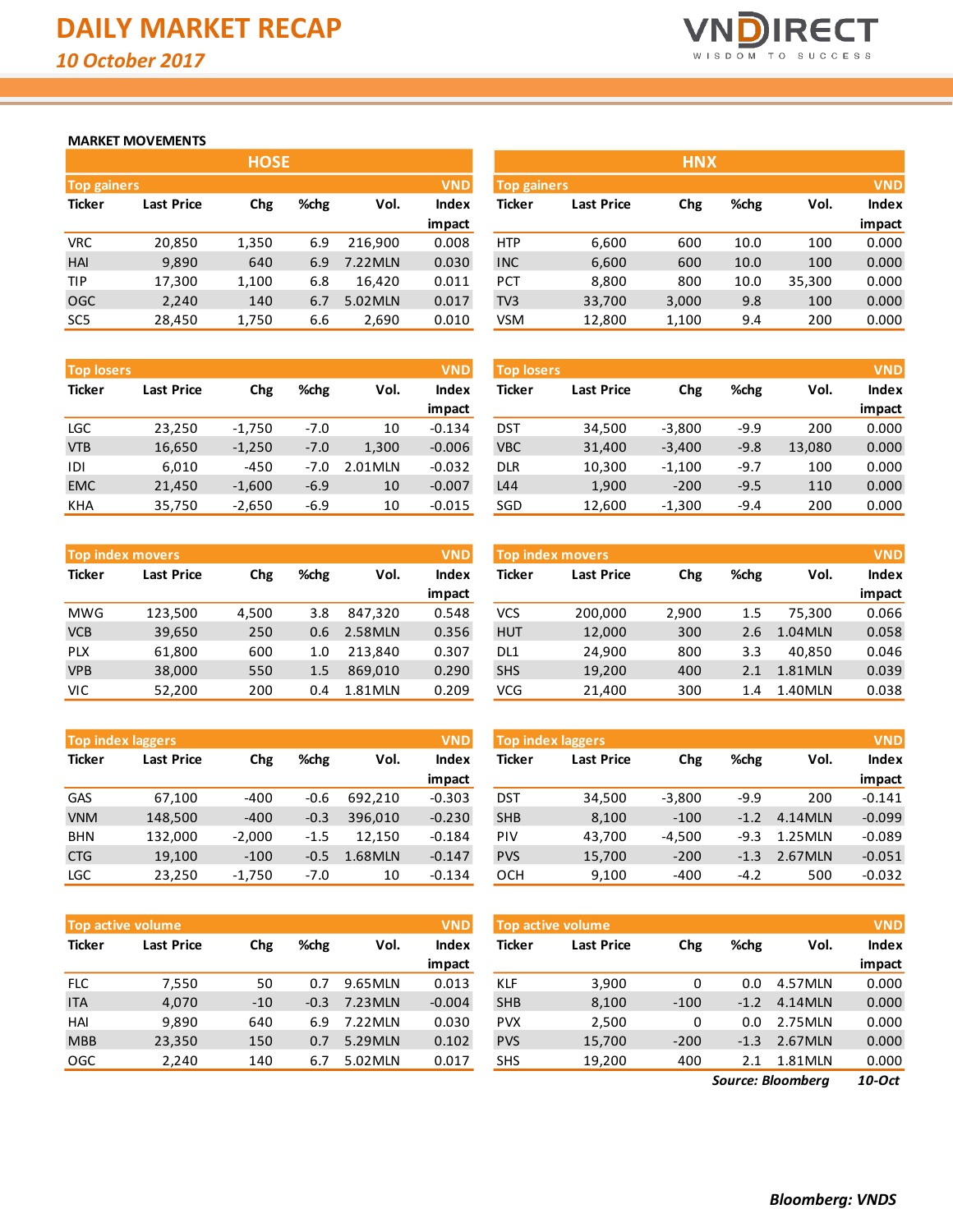

# **FOREIGN ACTIVITIES**

| <b>Volume (Mn'shs</b> | <b>HOSE</b> | d/d   | <b>HNX</b> | d/d      | Value (VND'bn)        | <b>HOSE</b> | d/d   | <b>HNX</b> | d/d      |
|-----------------------|-------------|-------|------------|----------|-----------------------|-------------|-------|------------|----------|
| <b>BUY</b>            | 4.5         | 31.2% | 0.2        | $-69.4%$ | <b>BUY</b>            | 192.9       | 84.0% | 4.6        | -46.9%   |
| % of market           | 3.1%        |       | $0.4\%$    |          | % of market           | 6.1%        |       | $0.9\%$    |          |
| <b>SELL</b>           | 7.2         | 67.1% | $1.5\,$    | -75.6%   | <b>SELL</b>           | 257.9       | 68.8% | 22.9       | $-94.4%$ |
| % of market           | 5.0%        |       | 3.8%       |          | % of market           | 8.1%        |       | 4.6%       |          |
| <b>NET BUY (SELL)</b> | (2.70)      |       | (1.3)      |          | <b>NET BUY (SELL)</b> | (65.1)      |       | (18.3)     |          |

*Source: HSX, HNX*

**Foreign net buy/sell (30 days) in VND'bn** 200 100 0 (100) (200) (300) (400) (500) **HOSE HNX** 

| <b>2017 ACCUMULATION</b> |                |                |       |                       |                |          |                       |                  |       |  |
|--------------------------|----------------|----------------|-------|-----------------------|----------------|----------|-----------------------|------------------|-------|--|
| Volume (Mln'shs)         |                | HOSE % of 2016 |       | HNX % of 2016         | Value (VND'bn) |          | <b>HOSE % of 2016</b> | HNX % of 2016    |       |  |
| <b>BUY</b>               | 2.120.7        | 86.1%          | 232.8 | 59.0%                 | <b>BUY</b>     | 86,709.9 | 95.0%                 | 3,363.0          | 54.0% |  |
| % of market              | 6.0%           |                | 2.2%  |                       | % of market    | 12.1%    |                       | 3.0%             |       |  |
| <b>SELL</b>              | 2,095.6        | 78.5%          | 258.0 | 78.6%                 | <b>SELL</b>    | 73,477.5 | 74.3%                 | 4,321.0          | 84.9% |  |
| % of market              | 5.9%           |                | 2.4%  |                       | % of market    | 10.3%    |                       | 3.8%             |       |  |
| <b>NET BUY (SELL)</b>    | (25.2)<br>25.1 |                |       | <b>NET BUY (SELL)</b> | 13,232         |          | (958.0)               |                  |       |  |
|                          |                |                |       |                       |                |          |                       | Source: HSX, HNX |       |  |

*Bloomberg: VNDS*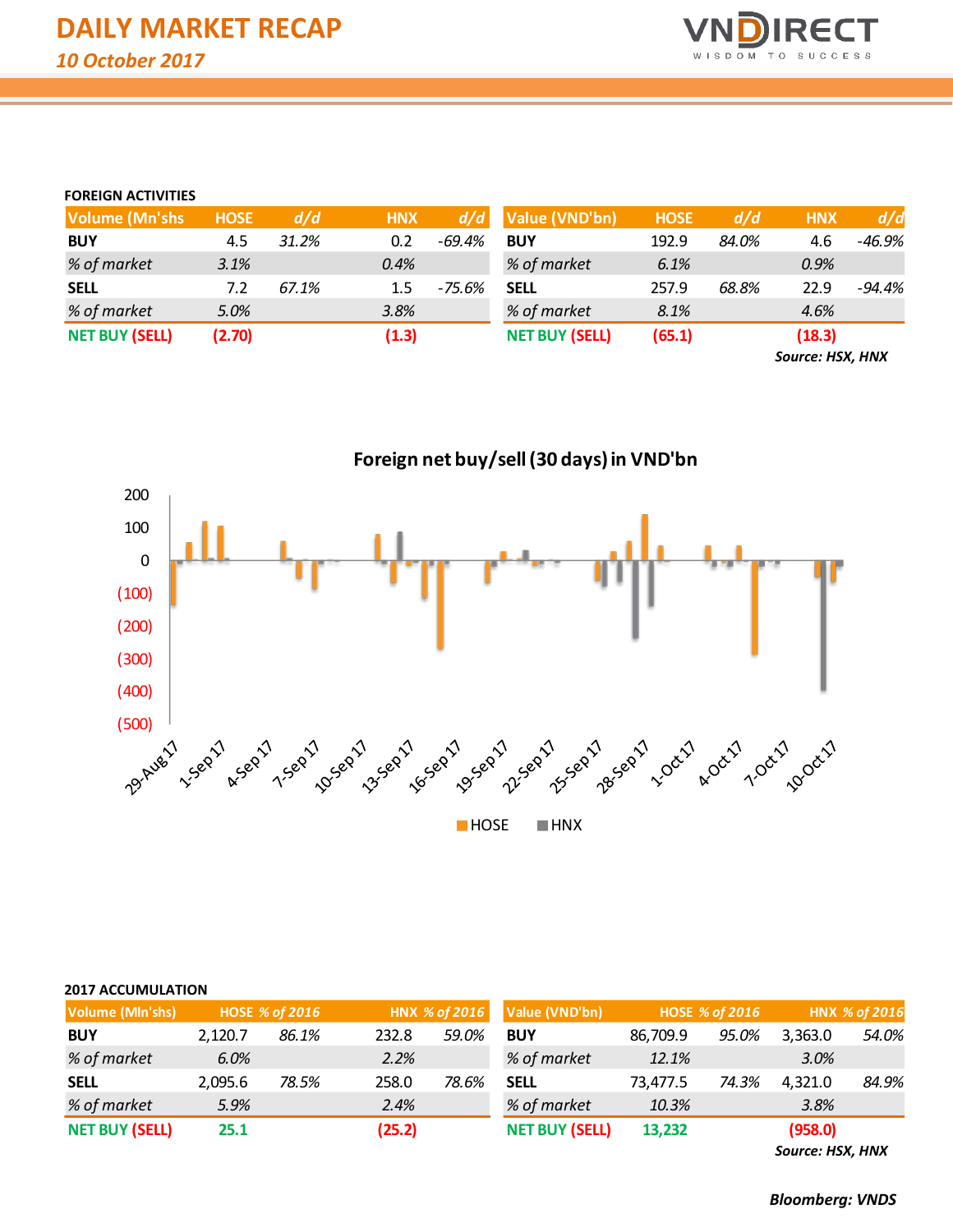

#### **FOREIGN ACTIVITIES**

|               |                                      | <b>HOSE</b> |         |       |          |            |                               | <b>HNX</b> |         |       |               |
|---------------|--------------------------------------|-------------|---------|-------|----------|------------|-------------------------------|------------|---------|-------|---------------|
|               | <b>Top buy by foreigners (value)</b> |             |         |       | VND'bn   |            | Top buy by foreigners (value) |            |         |       | <b>VND'bn</b> |
| <b>Ticker</b> | Last Price                           | Chg         | %chg    | Value | Index    | Ticker     | <b>Last Price</b>             | Chg        | %chg    | Value | <b>Index</b>  |
|               |                                      |             |         |       | impact   |            |                               |            |         |       | impact        |
| <b>VNM</b>    | 148.500                              | $-400$      | $-0.27$ | 46.2  | $-0.230$ | <b>MAS</b> | 94,100                        | 600        | 0.64    | 1.8   | 0.000         |
| <b>HPG</b>    | 39,700                               | 250         | 0.63    | 24.5  | 0.150    | <b>PGS</b> | 24,600                        | 600        | 2.50    | 0.6   | 0.000         |
| <b>VJC</b>    | 105.000                              | $-800$      | $-0.76$ | 21.7  | $-0.102$ | <b>WCS</b> | 171.000                       | 1,000      | 0.59    | 0.4   | 0.000         |
| <b>VCB</b>    | 39,650                               | 250         | 0.63    | 14.7  | 0.356    | <b>BVS</b> | 19,000                        | $-300$     | $-1.55$ | 0.4   | 0.000         |
| GAS           | 67.100                               | $-400$      | $-0.59$ | 9.1   | $-0.303$ | <b>DGL</b> | 34,000                        | 0          | 0.00    | 0.2   | 0.000         |

|               | Top sell by foreigners (value) |             |         |       | VND'bn   | Top sell by foreigners (value), | <b>VND'bn</b>     |        |         |       |              |
|---------------|--------------------------------|-------------|---------|-------|----------|---------------------------------|-------------------|--------|---------|-------|--------------|
| <b>Ticker</b> | Last Price                     | %chg<br>Chg |         | Value | Index    | Ticker                          | <b>Last Price</b> | Chg    | %chg    | Value | <b>Index</b> |
|               |                                |             |         |       | impact   |                                 |                   |        |         |       | impact       |
| VNM           | 148.500                        | $-400$      | $-0.27$ | 52.5  | $-0.230$ | <b>PVS</b>                      | 15.700            | $-200$ | $-1.26$ | 9.6   | 0.000        |
| <b>VCB</b>    | 39,650                         | 250         | 0.63    | 34.9  | 0.356    | <b>VGC</b>                      | 22,700            | 200    | 0.89    | 7.3   | 0.000        |
| <b>VJC</b>    | 105.000                        | $-800$      | $-0.76$ | 29.7  | $-0.102$ | <b>SHB</b>                      | 8.100             | $-100$ | $-1.22$ | 1.9   | 0.000        |
| <b>KBC</b>    | 13,450                         | $-50$       | $-0.37$ | 22.0  | $-0.009$ | <b>SHS</b>                      | 19,200            | 400    | 2.13    | 0.8   | 0.000        |
| SSI           | 24,550                         | $-200$      | $-0.81$ | 19.9  | $-0.039$ | <b>BVS</b>                      | 19,000            | $-300$ | $-1.55$ | 0.6   | 0.000        |

|                 | Top net buy by foreigners (value) |     |       |       | VND'bn                      | Top net buy by foreigners (value) |        | VND'bn |         |       |        |
|-----------------|-----------------------------------|-----|-------|-------|-----------------------------|-----------------------------------|--------|--------|---------|-------|--------|
| <b>Ticker</b>   | %chg<br>Chg<br>Last Price         |     | Value | Index | Ticker<br>Chg<br>Last Price |                                   |        | %chg   | Value   | Index |        |
|                 |                                   |     |       |       | impact                      |                                   |        |        |         |       | impact |
| NT <sub>2</sub> | 28.250                            | 500 | 1.80  | 7.2   | 0.057                       | <b>MAS</b>                        | 94.100 | 600    | 0.64    | 1.7   | 0.000  |
| <b>VCI</b>      | 59,200                            | 100 | 0.17  | 7.1   | 0.005                       | <b>PGS</b>                        | 24,600 | 600    | 2.50    | 0.6   | 0.000  |
| VIC.            | 52,200                            | 200 | 0.38  | 6.5   | 0.209                       | DGL                               | 34,000 | 0      | 0.00    | 0.2   | 0.000  |
| <b>PLX</b>      | 61,800                            | 600 | 0.98  | 4.9   | 0.307                       | <b>MBS</b>                        | 12,900 | 300    | 2.38    | 0.2   | 0.000  |
| <b>HPG</b>      | 39,700                            | 250 | 0.63  | 4.6   | 0.150                       | IDV                               | 41,500 | $-200$ | $-0.48$ | 0.1   | 0.000  |

|               | Top net sell by foreigners (value) |              |         |         | <b>VND'bn</b> | Top net sell by foreigners (value) | <b>VND'bn</b>     |        |         |         |              |
|---------------|------------------------------------|--------------|---------|---------|---------------|------------------------------------|-------------------|--------|---------|---------|--------------|
| <b>Ticker</b> | Last Price                         | Chg          | %chg    | Value   | Index         | Ticker                             | <b>Last Price</b> | Chg    | %chg    | Value   | <b>Index</b> |
|               |                                    |              |         |         | impact        |                                    |                   |        |         |         | impact       |
| <b>KBC</b>    | 13,450                             | -50          | $-0.37$ | $-21.8$ | $-0.009$      | <b>PVS</b>                         | 15.700            | $-200$ | $-1.26$ | $-9.61$ | 0.000        |
| <b>VCB</b>    | 39,650                             | 250          | 0.63    | $-20.2$ | 0.356         | <b>VGC</b>                         | 22,700            | 200    | 0.89    | $-7.19$ | 0.000        |
| SSI           | 24.550                             | $-200$       | $-0.81$ | $-19.0$ | $-0.039$      | <b>SHB</b>                         | 8.100             | $-100$ | $-1.22$ | $-1.94$ | 0.000        |
| <b>MSN</b>    | 57,200                             | $\mathbf{0}$ | 0.00    | $-13.6$ | 0.000         | <b>SHS</b>                         | 19,200            | 400    | 2.13    | $-0.65$ | 0.000        |
| <b>VJC</b>    | 105,000                            | $-800$       | $-0.76$ | $-8.0$  | $-0.102$      | <b>VCS</b>                         | 200.000           | 2,900  | 1.47    | $-0.59$ | 0.000        |

*Source: Bloomberg, HOSE, HNX*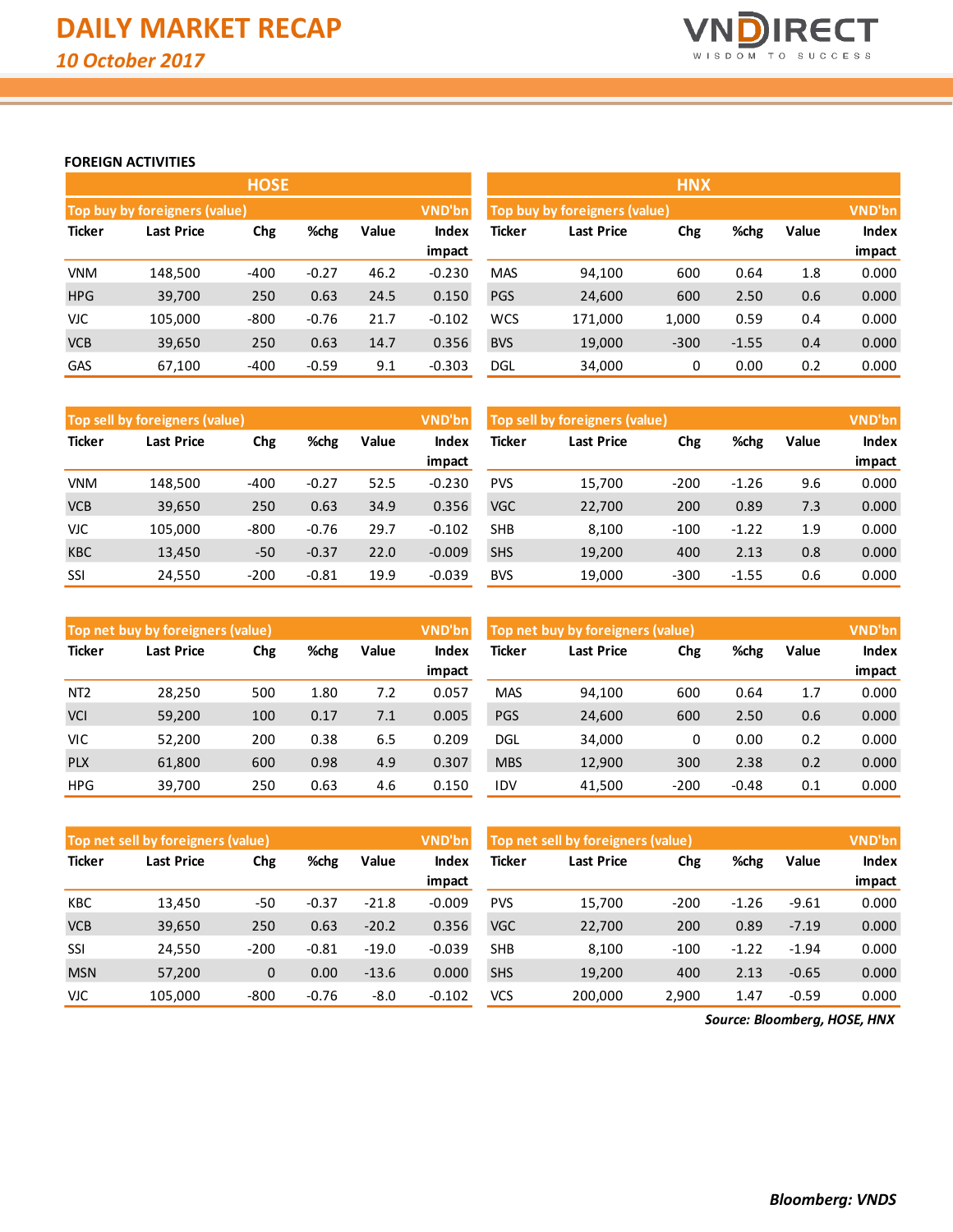

## **TOP 70 MARKET CAPS SNAPSHOT ON HOSE**

| No. Ticker | <b>Price</b> |         | Price change (%) |         |                |                | Mkt. Cap Outs. Vol. Float ratio | <b>Avail. FII</b> | Ave. daily vol. |                      | <b>EPS</b>     |             | P/E              | P/B              | <b>ROE</b>    | <b>ROA</b> |
|------------|--------------|---------|------------------|---------|----------------|----------------|---------------------------------|-------------------|-----------------|----------------------|----------------|-------------|------------------|------------------|---------------|------------|
|            | <b>VND</b>   | 1M      | 3M               | 6M      | <b>US\$mln</b> | <b>MIn'shs</b> | $\frac{9}{6}$                   | %                 | (30 days-shs)   | <b>T12M</b>          | Diluted 1Y Gr. |             | $\boldsymbol{X}$ | $\boldsymbol{X}$ | $\frac{9}{6}$ | %          |
| 1 VNM VM   | 148,500      | $-0.4$  | $-2.1$           | 4.1     | 9,481          | 1,451          | 57.8                            | 44.7              | 556,413         | 6,333                | 5,831          | 19.9        | 23.4             | 8.8              | 38.9          | 33.1       |
| 2 SAB VM   | 260,100      | $-7.7$  | 23.9             | 24.4    | 7,338          | 641            | 10.4                            | 39.1              | 23,155          | 7,178                | 6,442          | 37.3        | 36.2             | 12.1             | 33.8          | 21.5       |
| 3 VCB VM   | 39,650       | 5.2     | 4.1              | 8.0     | 6,275          | 3,598          | 22.9                            | 9.3               | 1,698,419       | 1,788                | 1,566          | 6.0         | 22.2             | 2.7              | 12.8          | 1.0        |
| 4 VIC VM   | 52,200       | 3.2     | 27.0             | 23.1    | 6,057          | 2,638          | 52.3                            | 19.0              | 1,166,481       | 1,203                |                | 1,178 111.2 | 43.4             | 4.8              | 9.8           | 1.5        |
| 5 GAS VM   | 67,100       | $-0.3$  | 11.3             | 17.9    | 5,648          | 1,913          | 4.2                             | 45.7              | 536,521         | 4,184                | 3,548          | $-18.8$     | 16.0             | 3.2              | 20.3          | 13.4       |
| 6 PLX VM   | 61,800       | $-7.6$  | $-10.2$          | N/A     | 3,150          | 1,159          | 100.0                           | 11.0              | 726,287         | 3,883                | 4,254          | 43.0        | 15.9             | 3.2              | 21.5          | 7.8        |
| 7 CTG VM   | 19,100       | 1.9     | $-2.6$           | 6.7     | 3,128          | 3,723          | 15.8                            | 0.0               | 1,371,649       | 1,970                | 1,457          | 20.6        | 9.7              | $1.2$            | 12.3          | 0.8        |
| 8 BID VM   | 20,000       | $-1.7$  | 1.5              | 17.6    | 3,008          | 3,419          | 4.4                             | 28.2              | 1,957,406       | 1,813                | 1,354          | $-5.1$      | 11.0             | 1.5              | 14.1          | 0.6        |
| 9 MSN VM   | 57,200       | 7.5     | 37.8             | 23.0    | 2,889          | 1,148          | 43.9                            | 20.1              | 639,340         | 1,963                | 2,481          | 86.5        | 29.1             | 3.6              | 13.0          | 3.3        |
| 10 HPG VM  | 39,700       | 10.4    | 19.9             | 32.7    | 2,649          | 1,517          | 58.9                            | 9.3               | 3,900,891       | 5,182                | 4,470          | 82.3        | 7.7              | 2.6              | 34.9          | 20.9       |
| 11 VPB VM  | 38,000       | $-0.5$  | N/A              | N/A     | 2,503          | 1,497          | 100.0                           | 0.0               | 740,711         | 4,485                | 4,485          | 37.1        | 8.5              | 1.9              | 25.4          | 1.9        |
| 12 ROS VM  | 112,100      | $-6.0$  | 34.3             | $-27.1$ | 2,333          | 473            | 27.0                            | 47.2              | 3,078,758       | 1,033                | 1,033          |             | $N/A$ 108.5      | 10.9             | 11.7          | 7.4        |
| 13 VJC VM  | 105,000      | 12.8    | 17.1             | 12.4    | 2,085          | 451            | 64.7                            | 5.1               | 735,782         | 6,233                | 6,233          | $-24.9$     | 16.8             | 9.7              | 68.7          | 14.3       |
| 14 MBB VM  | 23,350       | 7.8     | 18.2             | 60.2    | 1,847          | 1,798          | 48.9                            | 0.0               | 3,470,788       | 1,875                | 1,633          | $-6.3$      | 12.5             | 1.6              | 13.5          | 1.3        |
| 15 NVL VM  | 61,400       | 2.3     | $-8.6$           | $-12.9$ | 1,682          | 623            | 29.5                            | 39.7              | 1,902,542       | 3,396                | 3,059          | N/A         | 18.1             | 4.0              | 23.1          | 5.3        |
| 16 MWG VM  | 123,500      | 12.8    | 21.7             | 48.7    | 1,671          | 308            | 73.0                            | 0.0               | 444,989         | 5,949                | 4,974          | 40.3        | 20.8             | 8.1              | 46.6          | 16.0       |
| 17 BVH VM  | 53,300       | $-3.3$  | $-8.6$           | $-10.4$ | 1,596          | 680            | 29.1                            | 24.5              | 226,072         | 2,101                | 1,651          | 10.9        | 25.4             | 2.6              | 10.7          | 1.9        |
| 18 BHN VM  | 132,000      | 53.7    | 72.3             | 46.7    | 1,346          | 232            | 100.0                           | 31.4              | 52,856          | 3,236                | 3,236          | $-9.6$      | 40.8             | 5.4              | 13.8          | 8.0        |
| 19 FPT VM  | 49,300       | 3.4     | 2.3              | 20.6    | 1,151          | 531            | 70.5                            | 0.0               | 822,420         | 3,887                | 3,413          | 2.9         | 12.7             | 2.6              | 21.5          | 7.7        |
| 20 STB VM  | 12,450       | 6.9     | $-3.1$           | $-2.7$  | 988            | 1,804          | 94.6                            | 15.3              | 2,216,767       | 292                  | 49             | $-89.0$     | 42.6             | 1.0              | 2.3           | 0.2        |
| 21 CTD VM  | 203,000      | $-3.1$  | $-5.1$           | $-1.3$  | 683            | 77             | 89.0                            | 2.4               |                 | 44,769 20,254 20,894 |                | 88.6        | 10.0             | 2.4              | 29.1          | 14.6       |
| 22 EIB VM  | 11,800       | $-2.5$  | $-8.5$           | $-1.3$  | 638            | 1,229          | 75.6                            | 0.2               | 273,965         | 468                  | 251            | 660.6       | 25.2             | 1.1              | 4.3           | 0.4        |
| 23 SBT VM  | 24,550       | $-19.6$ | $-30.3$          | $-2.6$  | 602            | 557            | 72.1                            | 39.9              | 1,600,235       | 1,209                | 1,176          | 2.4         | 20.3             | 2.0              | 10.3          | 4.6        |
| 24 DHG VM  | 104,400      | $-1.0$  | $-10.0$          | 17.5    | 600            | 131            | 31.8                            | 0.0               | 87,774          | 5,001                | 4,662          | 21.7        | 20.9             | 4.9              | 24.9          | 19.8       |
| 25 GMD VM  | 44,000       | 6.5     | 4.5              | 31.7    | 558            | 288            | 59.6                            | 0.0               | 866,047         | 2,071                | 2,009          | $-4.2$      | 21.2             | 2.1              | 6.9           | 4.0        |
| 26 PNJ VM  | 113,500      | 3.6     | 18.6             | 49.3    | 540            | 108            | 64.5                            | 0.0               | 207,294         | 6,190                | 4,383          | 671.7       | 18.3             | 6.4              | 37.9          | 17.5       |
| 27 SSI VM  | 24,550       | $-1.6$  | $-7.9$           | 2.7     | 529            | 490            | 57.0                            | 48.2              | 2,242,844       | 2,166                | 1,698          | 2.4         | 11.3             | 1.4              | 13.4          | 7.0        |
| 28 REE VM  | 34,850       | $-1.0$  | $-3.3$           | 31.0    | 475            | 310            | 48.3                            | 0.0               | 1,153,681       | 4,895                | 3,526          | 27.9        | 7.1              | 1.5              | 22.3          | 14.1       |
| 29 HSG VM  | 29,050       | 1.4     | $-8.4$           | $-2.2$  | 447            | 350            | 52.3                            | 21.4              | 2,097,200       | 4,577                | 4,200          | 120.2       | 6.3              | 2.0              | 36.4          | 11.7       |
| 30 DPM VM  | 22,700       | $-1.7$  | $-2.6$           | $-3.8$  | 391            | 391            | 35.2                            | 28.1              | 553,231         | 1,925                | 2,452          | $-25.6$     | 11.8             | 1.1              | 9.7           | 7.8        |
| 31 CII VM  | 33,700       | 3.9     | $-8.4$           | $-11.2$ | 365            | 246            | 58.6                            | 10.1              | 957,109         | 8,792                | 3,191          | 9.7         | 3.8              | 1.7              | 47.7          | 12.5       |
| 32 KDH VM  | 25,200       | 3.3     | 2.2              | 16.5    | 363            | 328            | 63.7                            | 3.3               | 97,561          | 1,511                | 1,387          | 55.3        | 16.7             | 1.8              | 11.3          | 5.2        |
| 33 NT2 VM  | 28,250       | 11.7    | $-2.1$           | $-10.0$ | 358            | 288            | 27.9                            | 29.1              | 330,510         | 2,816                | 3,701          | $-5.0$      | 10.0             | 1.6              | 16.3          | 7.8        |
| 34 KDC VM  | 39,500       | $-5.8$  | $-14.3$          | $-2.3$  | 357            | 206            | 49.8                            | 39.2              | 286,915         | 6,820                | 5,714          | $-74.7$     | 5.8              | 1.2              | 23.5          | 15.6       |
| 35 HBC VM  | 63,000       | 10.3    | 18.9             | 54.6    | 357            | 129            | 70.8                            | 25.5              | 1,491,625       | 6,301                |                | 3,960 539.6 | 10.0             | 4.5              | 53.4          | 7.1        |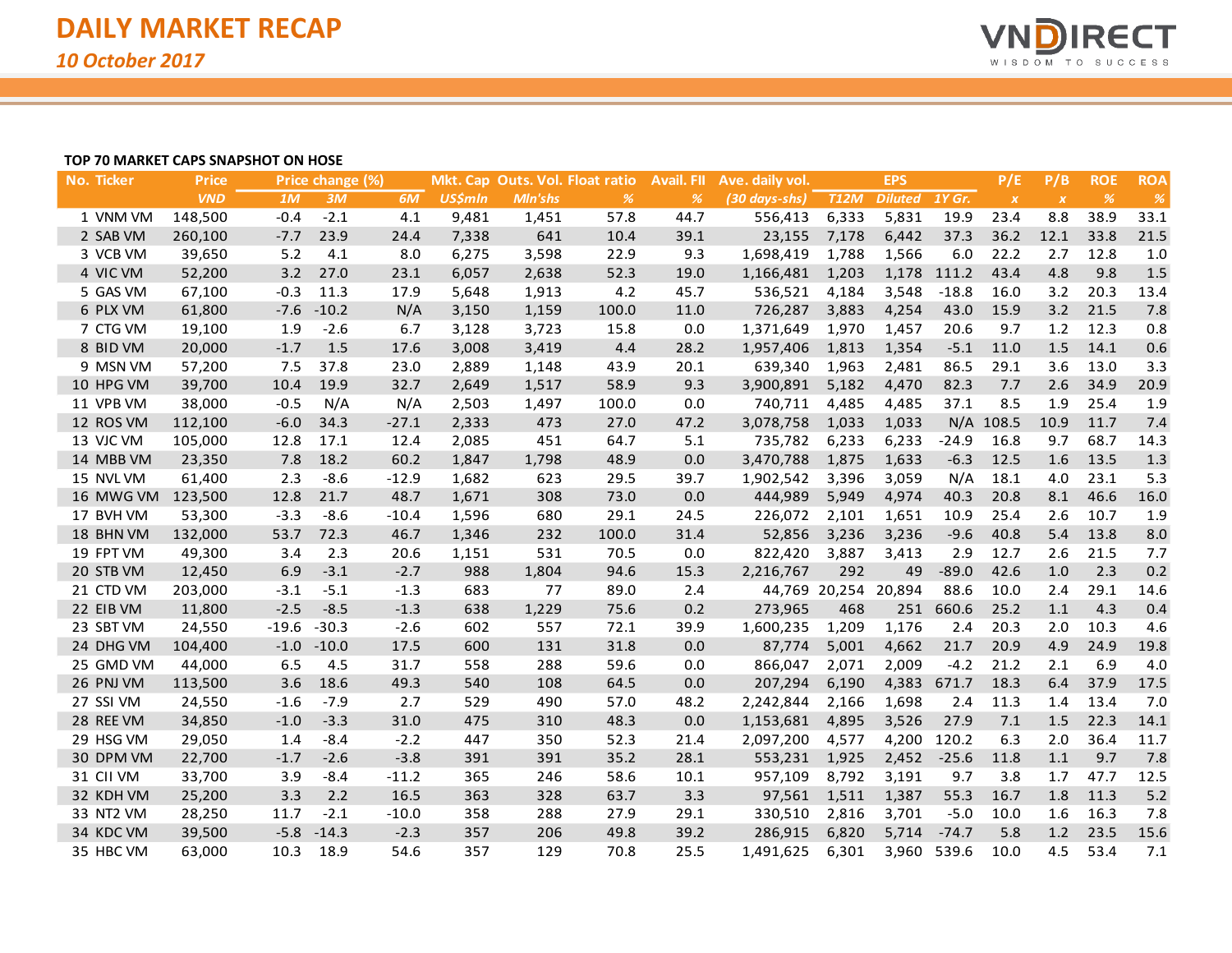

|                   |              |         |                  |         |                |         |                                 |                   |                 |                   |                |         |                  |                  | (Continue) |               |
|-------------------|--------------|---------|------------------|---------|----------------|---------|---------------------------------|-------------------|-----------------|-------------------|----------------|---------|------------------|------------------|------------|---------------|
| <b>No. Ticker</b> | <b>Price</b> |         | Price change (%) |         |                |         | Mkt. Cap Outs. Vol. Float ratio | <b>Avail. FII</b> | Ave. daily vol. |                   | <b>EPS</b>     |         | P/E              | P/B              | <b>ROE</b> | <b>ROA</b>    |
|                   | <b>VND</b>   | 1M      | 3M               | 6M      | <b>US\$mln</b> | Mln'shs | %                               | %                 | (30 days-shs)   | <b>T12M</b>       | Diluted 1Y Gr. |         | $\boldsymbol{X}$ | $\boldsymbol{X}$ | %          | $\frac{9}{6}$ |
| 36 HAG VM         | 8,310        | $-1.2$  | $-5.6$           | $-9.6$  | 339            | 927     | 61.3                            | 37.4              | 2,096,087       | 475               | $-1,439$       | N/A     | 17.5             | 0.5              | 2.8        | 0.8           |
| 37 HNG VM         | 9,690        | 5.6     | $-1.5$           | $-16.5$ | 327            | 767     | 35.1                            | 48.1              | 1,278,618       | 714               | $-1,298$       | N/A     | 13.6             | 0.7              | 5.2        | 1.7           |
| 38 DCM VM         | 13,950       | 3.3     | 1.1              | 34.1    | 325            | 529     | 24.4                            | 46.8              | 1,451,821       | 1,516             | 1,011          | N/A     | 9.2              | 1.2              | 13.5       | 6.4           |
| 39 VCI VM         | 59,200       | 3.1     | $-1.5$           | N/A     | 313            | 120     | 91.9                            | 17.1              | 81,671          | 3,854             | 3,854          | $-18.8$ | 15.4             | 5.1              | 31.9       | 12.1          |
| 40 PDR VM         | 31,650       | 13.0    | 16.4             | 58.3    | 309            | 222     | 38.3                            | 48.3              | 1,238,641       | 1,356             | 1,033          | 28.1    | 23.3             | 2.8              | 12.5       | 3.4           |
| 41 PPC VM         | 20,100       | $-1.5$  | $-2.0$           | 18.2    | 281            | 318     | 15.0                            | 32.8              | 202,859         | 4,688             | 1,724          | $-2.2$  | 4.3              | 1.2              | 29.6       | 15.4          |
| 42 KBC VM         | 13,450       | $-10.6$ | $-17.0$          | $-10.6$ | 278            | 470     | 75.2                            | 17.6              | 1,897,975       | 1,232             | 1,186          | $-11.6$ | 10.9             | 0.8              | 7.4        | 4.0           |
| 43 BMP VM         | 75,000       | 3.7     | $-23.4$          | $-32.5$ | 270            | 82      | 61.8                            | 55.9              | 456,255         | 6,230             | 7,664          | 20.9    | 12.0             | 2.6              | 23.0       | 19.3          |
| 44 DXG VM         | 21,150       | 3.9     | 27.0             | 3.9     | 266            | 286     | 71.5                            | 19.7              | 3,509,952       | 2,087             | 2,555          | 29.6    | 10.1             | 1.8              | 23.7       | 10.3          |
| 45 TCH VM         | 16,600       | 6.8     | $-11.5$          | $-7.5$  | 265            | 363     | 52.5                            | 48.6              | 972,828         | 1,379             | 1,379          | N/A     | 12.0             | 1.4              | 16.6       | 15.1          |
| 46 HT1 VM         | 14,850       | $-7.8$  | $-33.6$          | $-37.1$ | 249            | 382     | 20.0                            | 43.6              | 630,703         | 1,736             | 2,121          | $-0.2$  | 8.6              | 1.1              | 13.3       | 5.6           |
| 47 HCM VM         | 42,750       | 11.3    | $-1.7$           | 25.7    | 244            | 130     | 38.0                            | 46.2              | 404,196         | 3,032             | 2,395          | 49.9    | 14.1             | 2.2              | 16.3       | 9.0           |
| 48 PVD VM         | 13,900       | 2.2     | 3.0              | $-30.0$ | 234            | 383     | 48.1                            | 30.0              | 2,670,403       | $-513$            | 224            | $-94.1$ | N/A              | 0.4              | $-1.5$     | $-0.8$        |
| 49 VCF VM         | 200,000      | 0.6     | 0.0              | 17.6    | 234            | 27      | 30.7                            | 19.3              |                 | 251 13,794 14,450 |                | 30.0    | 14.5             | 2.4              | 18.3       | 12.9          |
| 50 TLG VM         | 97,700       | $-1.3$  | $-5.2$           | 19.8    | 214            | 50      | 25.6                            | 72.0              | 1,803           | 4,704             | 4,242          | 24.9    | 20.8             | 4.9              | 24.7       | 17.7          |
| 51 TRA VM         | 116,800      | 3.4     | $-4.7$           | 19.6    | 213            | 41      | 57.9                            | $1.0$             | 13,242          | 5,279             | 5,081          | 29.0    | 22.1             | 4.9              | 23.4       | 16.0          |
| 52 FLC VM         | 7,550        | $-0.3$  | 6.2              | $-7.5$  | 212            | 638     | 86.2                            | 39.7              | 17,306,200      | 945               | 1,795          | $-8.0$  | 8.0              | 0.6              | 7.8        | 3.6           |
| 53 QCG VM         | 17,250       | $-18.8$ | $-22.3$          | 166.2   | 209            | 275     | 32.1                            | 48.3              | 433,797         | 860               | 163            | 87.6    | 20.1             | 1.2              | 6.0        | 2.6           |
| 54 VHC VM         | 50,800       | 12.4    | $-12.1$          | $-9.0$  | 206            | 92      | 25.1                            | 61.4              | 83,726          | 5,425             | 5,922          | 80.9    | 9.4              | 1.8              | 20.6       | 9.6           |
| 55 LGC VM         | 23,250       | 8.1     | 1.5              | $-3.1$  | 197            | 193     | N/A                             | 4.0               | 238             | 1,558             | 1,698          | $-49.5$ | 14.9             | 1.9              | 12.5       | 3.6           |
| 56 GTN VM         | 17,100       | 9.6     | 4.9              | 7.9     | 188            | 250     | 18.4                            | 51.3              | 835,954         | 127               | 104            |         | $-86.3$ 134.4    | 1.6              | 1.3        | 0.9           |
| 57 PAN VM         | 35,500       | $-6.6$  | 0.8              | $-2.9$  | 184            | 118     | 59.8                            | 54.0              | 6,398           | 1,447             | 2,164          | $-1.9$  | 24.5             | 1.7              | 7.2        | 4.0           |
| 58 NLG VM         | 26,300       | $-4.5$  | $-7.7$           | $-0.3$  | 182            | 157     | 56.2                            | $6.2\,$           | 741,586         | 3,325             | 1,954          | 70.0    | 7.9              | 1.5              | 20.1       | 7.9           |
| 59 PVT VM         | 14,600       | $-2.0$  | 1.4              | 9.8     | 181            | 281     | 48.9                            | 18.9              | 228,299         | 1,278             | 1,321          | 12.9    | 11.4             | 1.2              | 10.3       | 4.1           |
| 60 BIC VM         | 33,800       | $-4.7$  | $-12.7$          | $-15.0$ | 174            | 117     | 99.7                            | 1.5               | 11,971          | 1,090             | 1,083          | $-27.2$ | 31.0             | 2.0              | 6.4        | 2.7           |
| 61 DIG VM         | 16,500       | 5.1     | 6.5              | 89.2    | 173            | 238     | 86.9                            | 23.2              | 801,600         | 281               | 228            | 459.2   | 58.8             | 1.4              | 2.4        | 1.1           |
| 62 BWE VM         | 25,950       | 0.2     | N/A              | N/A     | 171            | 150     | 20.3                            | 48.9              | 383,245         | 1,606             | 1,606          | N/A     | 16.2             | 1.4              | 8.7        | 3.0           |
| 63 ITA VM         | 4,070        | 0.2     | $-11.1$          | 16.6    | 168            | 938     | 71.0                            | 38.2              | 2,692,075       | 48                | 43             | $-74.1$ | 84.1             | 0.4              | 0.4        | 0.4           |
| 64 VSH VM         | 17,850       | $-0.3$  | 5.0              | 13.7    | 162            | 206     | 69.3                            | 33.5              | 51,407          | 1,490             | 1,219          | 2.4     | 12.0             | 1.3              | 11.1       | 5.3           |
| 65 PTB VM         | 140,900      | 5.5     | 24.7             | 28.0    | 161            | 26      | 59.5                            | 34.6              | 118,204 10,347  |                   | 8,863          | 58.8    | 13.6             | 4.3              | 37.0       | 16.6          |
| 66 NKG VM         | 36,400       | 10.1    | 4.4              | 22.7    | 160            | 100     | 27.1                            | 70.0              | 474,731         | 6,296             | 6,850          | 286.2   | 5.8              | 1.9              | 39.5       | 9.4           |
| 67 DMC VM         | 104,000      | $-4.6$  | $-20.0$          | 19.5    | 159            | 35      | 46.3                            | 37.0              | 5,267           | 5,597             | 4,856          | 44.3    | 18.6             | 4.0              | 22.9       | 18.1          |
| 68 PGD VM         | 39,500       | $-5.7$  | $-25.3$          | 2.1     | 156            | 90      | 49.5                            | 20.8              | 3,038           | 1,059             | 2,313          | $-37.5$ | 37.3             | 2.8              | 6.9        | 3.9           |
| 69 CHP VM         | 27,400       | 4.0     | 1.3              | 19.4    | 152            | 126     | 20.0                            | 45.8              | 90,927          | 3,504             | 1,950          | $-21.5$ | 7.8              | 2.1              | 29.3       | 15.2          |
| 70 PC1 VM         | 33,800       | $-3.7$  | $-5.1$           | 15.6    | 145            | 98      | 67.0                            | 17.8              | 147,639         | 3,486             | 3,486          | $-50.6$ | 9.7              | 1.7              | 18.7       | 7.8           |

*Source: Bloomberg*